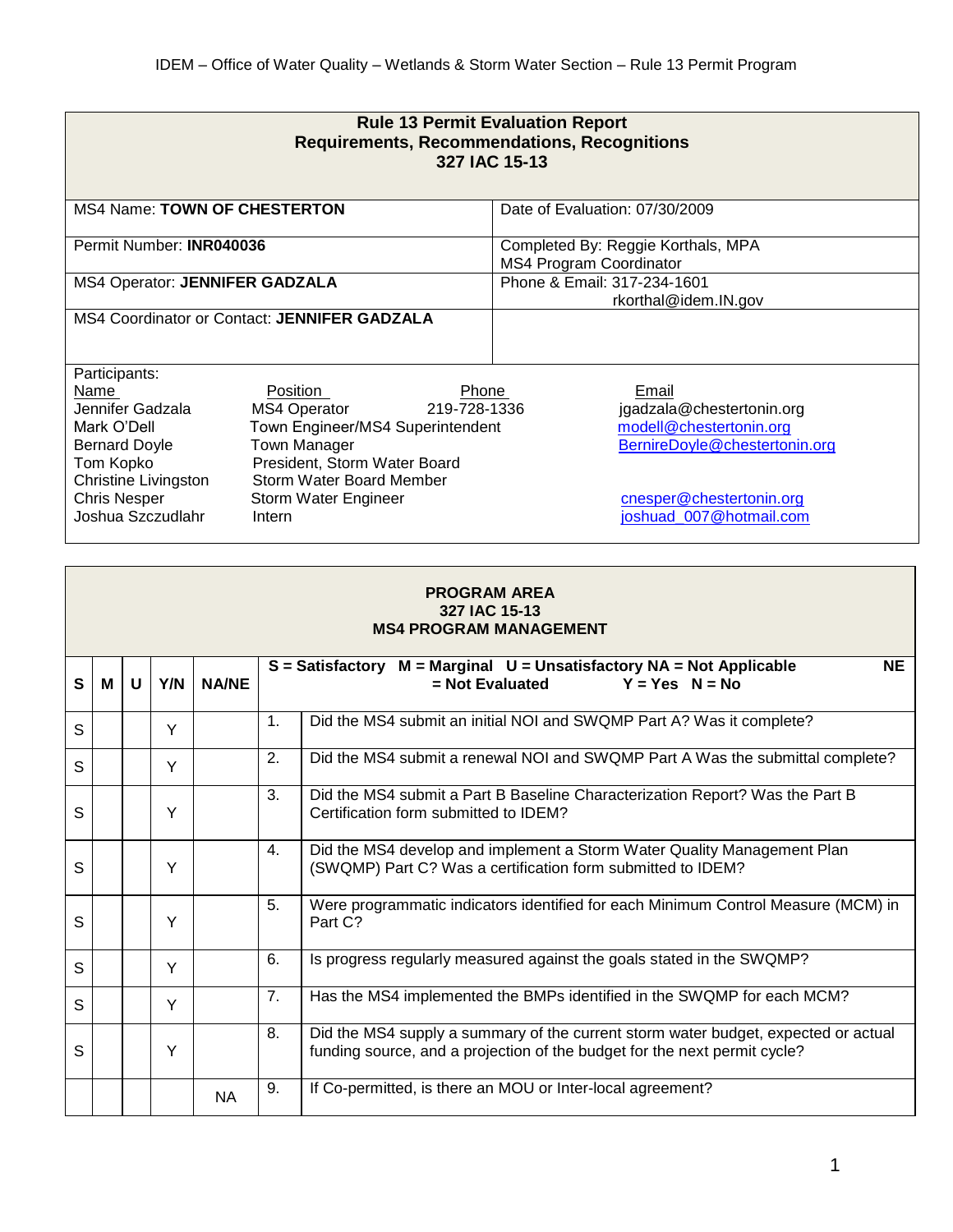|              |  |   | <b>NA</b> | 10  | If Co-Permitted, does each party have a copy of the signed agreement?                                                                                                                                       |
|--------------|--|---|-----------|-----|-------------------------------------------------------------------------------------------------------------------------------------------------------------------------------------------------------------|
|              |  |   | <b>NA</b> | 11. | If Co-permitted, has the agreement been reviewed and or updated for the second five<br>year permit term?                                                                                                    |
| <sub>S</sub> |  | v |           | 12. | If a TMDL is approved for any water body into which an MS4 conveyance discharges,<br>has the MS4 reviewed and appropriately modified Parts B and C of their SWQMP?                                          |
| <sub>S</sub> |  | v |           | 13. | Does the MS4 document all activities and maintain appropriate records?                                                                                                                                      |
| S            |  | v |           | 14. | Does the MS4 submit required annual reports to IDEM?                                                                                                                                                        |
| S            |  | v |           | 15. | Was the MS4 prepared for the permit evaluation and inspection and did they provide<br>materials requested by IDEM?<br>TOWN MANAGER, STORM WATER BOARD MEMEBERS, AND TOWN COUNCIL<br><b>MEMBERS ATTENDED</b> |

- The Town of Chesterton MS4 has worked cooperatively with IDEM and partners throughout the first permit cycle.  $\bullet$
- The MS4 conducted an extensive self evaluation prior to the permit audit that helped prepare them for the evaluation and inspection.
- The MS4 has developed an organizational chart that describes the roles and responsibilities for each staff member.
- The MS4 was well prepared for the permit evaluation and provide copies of all required documents.
- The Town of Chesterton has utilized a number outside groups for grogram implementation: Indiana DNR, Coffee Creek Conservancy District, Save The Dunes Council
- The Town of Chesterton has completed a review of their SWQMP Part B Characterization Plan.
- The MS4 has a program in place to successfully complete program management of the permit.

## **Recommendations:**

- The MS4 has demonstrated a commitment to implementing the SWQMP at the highest level.
- The permittee should maintain that effort at or above current funding and staffing levels.

### **Requirements:**

- The Town of Chesterton shall review and up-date their SWQMP Part C and submit the updates as an attachment to the annual report due to IDEM on October 1, 2010.
- There are no additional **program management** requirements at this time.

#### **Recognitions:**

- IDEM recognizes the Town of Chesterton for its continued and increased efforts to implement their Rule 13 storm water general permit that includes the SWQMP.
- IDEM recognizes the Town of Chesterton for its internal organization addressing program management and the inclusion and commitment of key elected officials and departments such as street department, park department, and engineering.
- IDEM also recognizes the work that the MS4 does in program management that is above and beyond what is identified in their SWQMP.

# **Further Action:**

IDEM will continue to monitor program management by the MS4 through assessment of the SWQMP activities and periodic inspections.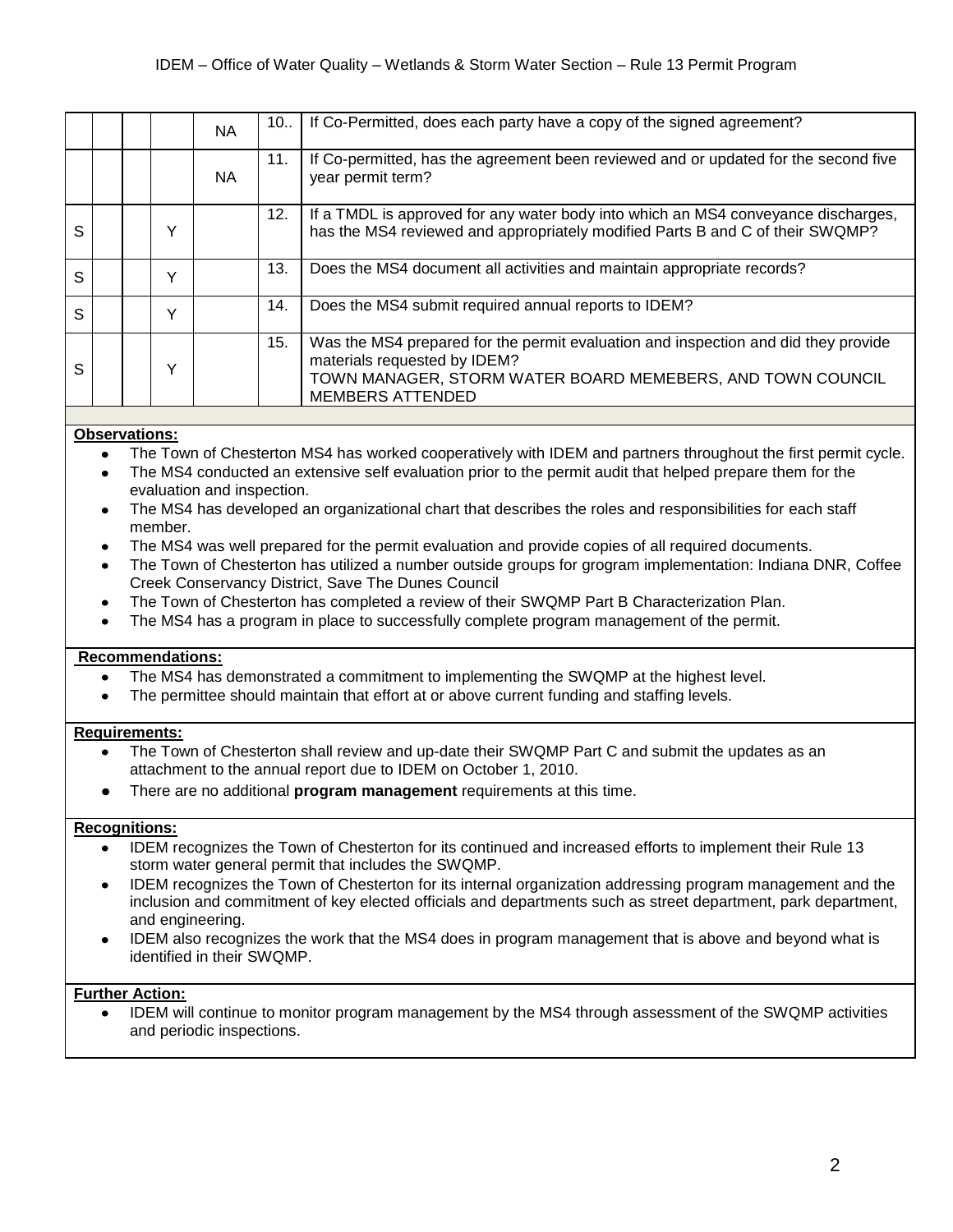|   |   |   |     |              |     | <b>PROGRAM AREA</b><br>327 IAC 15-13-12<br><b>SWQMP PUBLIC EDUCATION AND OUTREACH</b>                                                                      |
|---|---|---|-----|--------------|-----|------------------------------------------------------------------------------------------------------------------------------------------------------------|
| S | М | U | Y/N | <b>NA/NE</b> |     | $S = S$ atisfactory $M = Marginal$ $U = Unsatisfactory$ NA = Not Applicable<br>$NE = Not$ Evaluated<br>$Y = Yes$ $N = No$                                  |
|   |   |   |     |              |     |                                                                                                                                                            |
| S |   |   | Y   |              | 1.  | Was reasonable documentation provided to show that an attempt was made to reach<br>all constituents within the MS4 area?                                   |
|   |   |   |     |              |     |                                                                                                                                                            |
| S |   |   | Y   |              | 2.  | Did the MS4 submit to IDEM a certification form once the program was developed and<br>implemented?                                                         |
| S |   |   | Y   |              | 3.  | Did the MS4 implement an informational program with educational materials for<br>identified constituents?<br>ABOVE AND BEYOND THE REGIONAL PROGRAM         |
| S |   |   | Y   |              | 4.  | Did the MS4 utilize existing programs and outreach materials?<br>STRONGLY SUPPORTED THE REGIONAL EFFORTS                                                   |
| S |   |   | Y   |              | 5.  | Did the MS4 partnered and/or coordinated with other MS4s in the area or other<br>organizations with in the MS4 area to implement an informational program? |
| S |   |   | Y   |              | 6.  | Is the education program reviewed for adequacy and accuracy and is it updated as<br>necessary?                                                             |
|   |   |   |     |              |     |                                                                                                                                                            |
| S |   |   | Y   |              | 7.1 | Did the MS4 develop measurable goals for this MCM?                                                                                                         |
| S |   |   | Y   |              | 8.  | Did the MS4 do an initial storm water quality assessment of constituent knowledge in<br>the MS4 area?<br><b>SURVEY</b>                                     |
| S |   |   | Y   |              | 9.  | Did the MS4 do a follow-up assessment of constituent knowledge and participation in<br>the MS4 area?<br><b>SEE OBSERVATIONS</b>                            |
| S |   |   | Y   |              | 10. | Were specific target outreach or goal percentages and timetables identified?                                                                               |
| S |   |   | Y   |              | 11. | Did the MS4 target improvement in disposal practices (Recycling)?                                                                                          |
| S |   |   | Y   |              | 12. | Did the MS4 target schools and school curriculum for storm water education?                                                                                |
| S |   |   | Y   |              | 13. | Did the MS4 develop materials in a second language?                                                                                                        |
| S |   |   | Y   |              | 14. | Has the MS4 implemented the BMPs identified in their SWQMP?                                                                                                |
| S |   |   | Y   |              | 15. | Has the MS4 kept documentation of all activities conducted under this MCM?                                                                                 |
| S |   |   | Y   |              | 16. | Did the MS4 provide copies of all materials produced and used in educational program<br>for the permit evaluation?                                         |
|   |   |   |     |              |     |                                                                                                                                                            |
| S |   |   | Y   |              | 17. | Is the MS4 a CSO entity? If so, has LTCP been reviewed and changes made?                                                                                   |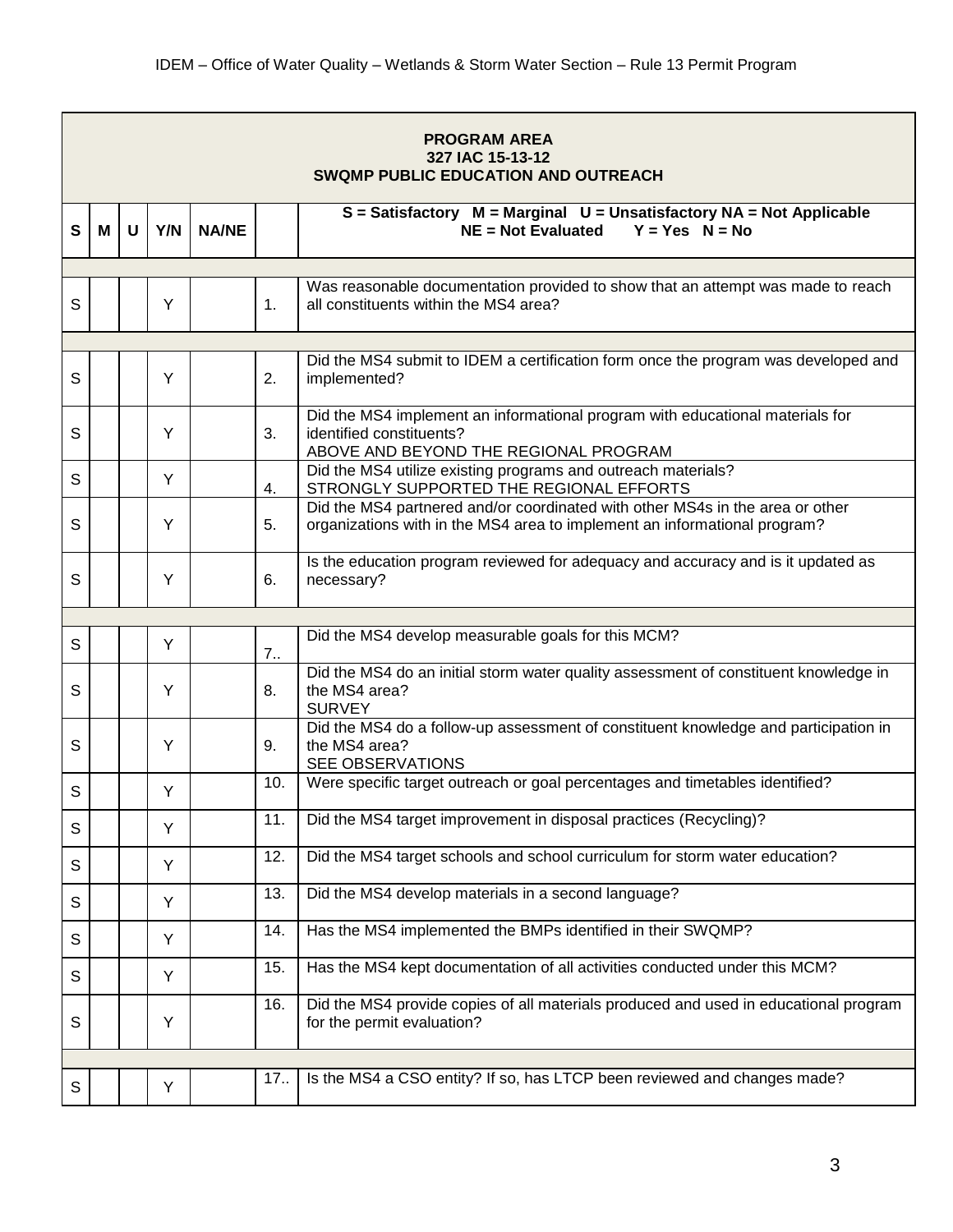- $\bullet$ **Additional observations and comments on the regional public education program are include in the regional program review report**
- The individual efforts of the Town of Chesterton and the cooperative efforts of the NWI Partnership for Water Quality have put the storm water pollution prevention efforts in the public eye.
- The educational program has been assessed on a regular basis and adjustments made.
- The Town of Chesterton utilizes the materials developed for the regional partnership in a successful manner in their community
- The initial constituent assessment was done in 2005 and statistically relevant survey was completed by the partnership in 2008 and a follow-up to that survey is planned for 2011 or 2012.
- The MS4 engages the public and provides numerous educational opportunities: library materials, school programs, Boy Scout Troop, Student Field Days, and published articles in the newspapers.
- The MS4 identified plans to target residential stakeholders in the current permit term.  $\bullet$

## **Recommendations:**

- The MS4s should continue to implement the storm water public education program at or above the current level.
- The MS4 should continue to engage students in program implementation
- The MS4 should develop a plan to identify specific stakeholders for educational opportunities

### **Requirements:**

- The Town of Chesterton shall continue to review and update their public education program and include those updates with their SWQMP Part C revisions due to IDEM on October 1, 2010.
- No other permit requirements are required at this time.

## **Recognitions:**

- IDEM recognizes the Town of Chesterton for a public education program that goes beyond the regional efforts and focuses on the particular needs of their community.
- IDEM recognizes the Town of Chesterton for its efforts to introduce storm water education into the schools  $\bullet$

# **Further Action:**

IDEM will continue to monitor the public education program by the MS4 through regular assessment of the SWQMP, review of annual reports, MS4 activities and periodic inspections.

|   | <b>PROGRAM AREA</b><br>327 IAC 15-13-13<br><b>SWQMP PUBLIC PARTICIPATION AND INVOLVEMENT</b> |   |     |              |               |                                                                                                                                                                                                  |  |  |  |  |  |
|---|----------------------------------------------------------------------------------------------|---|-----|--------------|---------------|--------------------------------------------------------------------------------------------------------------------------------------------------------------------------------------------------|--|--|--|--|--|
| S | М                                                                                            | U | Y/N | <b>NA/NE</b> |               | $S = S$ atisfactory $M = Marginal$ U = Unsatisfactory NA = Not Applicable<br><b>NE</b><br>$=$ Not Evaluated Y = Yes N = No                                                                       |  |  |  |  |  |
|   |                                                                                              |   |     |              |               |                                                                                                                                                                                                  |  |  |  |  |  |
| S |                                                                                              |   | Υ   |              | $\mathbf 1$ . | Did the MS4 develop a SWQMP that includes provisions to allow opportunities for<br>constituents to participate in the storm water management program development,<br>implementation, and review? |  |  |  |  |  |
| S |                                                                                              |   | v   |              | 2.            | Did the MS4 provide documentation that demonstrates sufficient opportunities were<br>allotted to involve constituents?                                                                           |  |  |  |  |  |
| S |                                                                                              |   | v   |              | 3.            | Does the MS4 have a plan to provide for participation during the second permit period?                                                                                                           |  |  |  |  |  |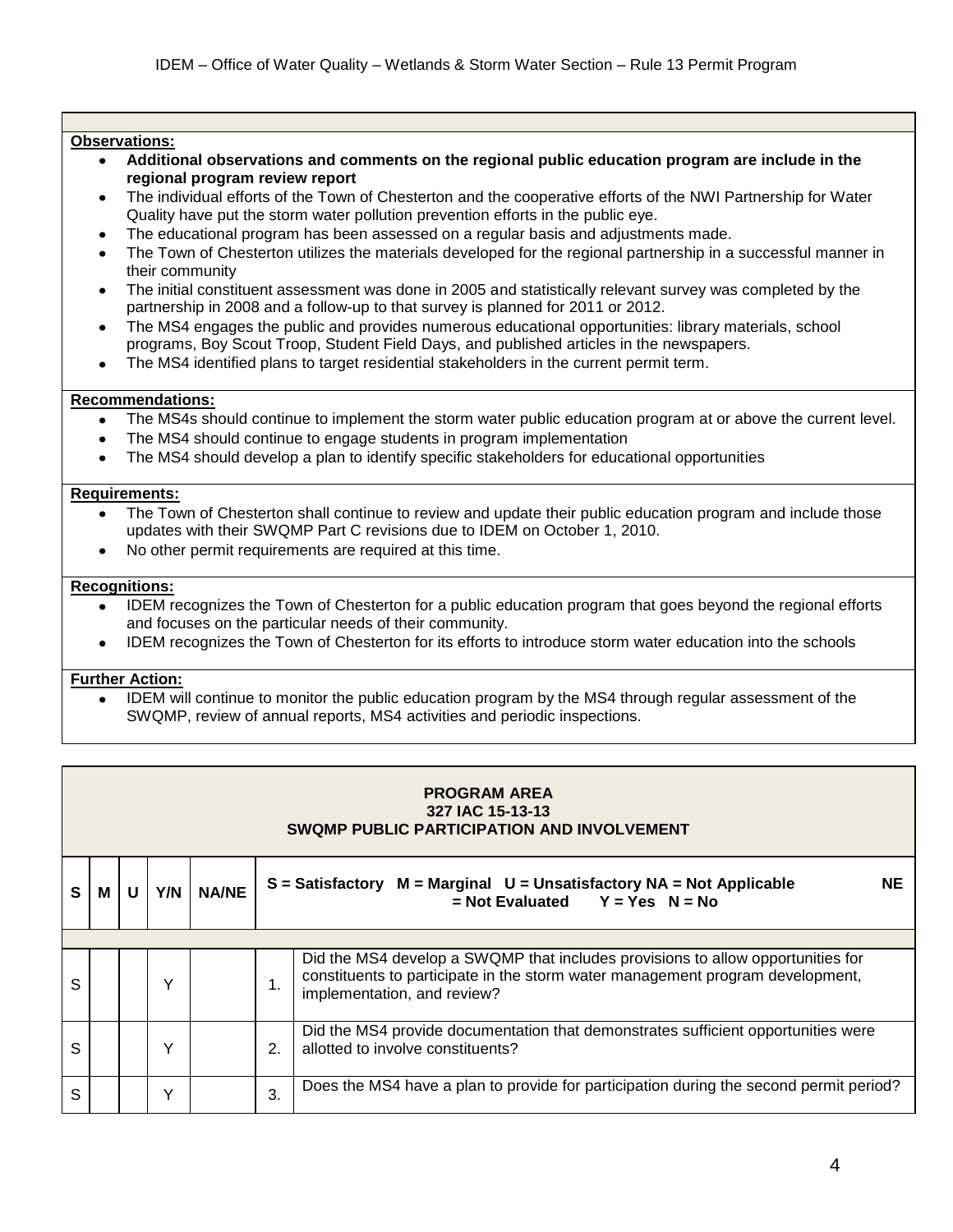| S |  | Υ | 4.               | Did the MS4 submit to IDEM a certification form once the program was developed and<br>implemented?                                                                              |
|---|--|---|------------------|---------------------------------------------------------------------------------------------------------------------------------------------------------------------------------|
| S |  | Y | 5.               | Does the MS4 comply with applicable public notice requirements?                                                                                                                 |
| S |  | Y | 6.               | Did the MS4 supply documentation of public notices and event documentation?                                                                                                     |
| S |  | Y | $\overline{7}$ . | Does the MS4 provide regular program updates and storm water <b>information to</b><br>elected officials?                                                                        |
|   |  |   |                  |                                                                                                                                                                                 |
| S |  | Y | 7.               | Did the MS4 develop measurable goals for this MCM?                                                                                                                              |
|   |  | N | 8.               | Did the initial assessment of the MS4 area identify constituents interested in<br>participation in the storm water program?<br><b>SEE OBSERVATIONS</b>                          |
| S |  | Υ | 9.               | Did the MS4 identify specific outreach and reduction goal percentages and identify a<br>timetable and was the timetable met?                                                    |
| S |  | Υ | 10.              | Did the SWQMP goals for this MCM address participation in citizen panels, community<br>clean-ups, citizen watch groups, drain marking projects and public meeting notification? |
| S |  | Y | 11.              | Did the MS4 keep adequate documentation of activities and events?                                                                                                               |
| S |  | Y | 12.              | Does the MS4 have plans to up-date the program?                                                                                                                                 |

- The MS4 has also focused on education of contractors, developers, and engineers along with workshops for government officials and residents.
- Employee training has been included in program implementation
- Review of the Website made it difficult to find permit information and the winners of the design a watershed sign, plus are there any Storm Water Heroes?

# **Recommendations:**

- The MS4s should continue to implement the public involvement program at or above the current level.
- The MS4s should continue to work with the regional partnership.
- The MS4 should work to ensure that the website is current.

#### **Requirements:**

The MS4 shall continue to review and update their public participation efforts and include those updates with their  $\bullet$ SWQMP Part C revisions due to IDEM on October 1, 2010.

# **Recognitions**

- IDEM recognizes the MS4's effort to involve the public, educate elected officials and engage students  $\bullet$
- The Town of Chesterton's "Become a Storm Water Hero" program and the watershed design a sign contest were excellent opportunities for public participation

# **Further Action:**

IDEM will continue to monitor the public involvement program by the MS4 through regular assessment of the  $\bullet$ SWQMP, review of annual reports, MS4 activities and periodic inspections.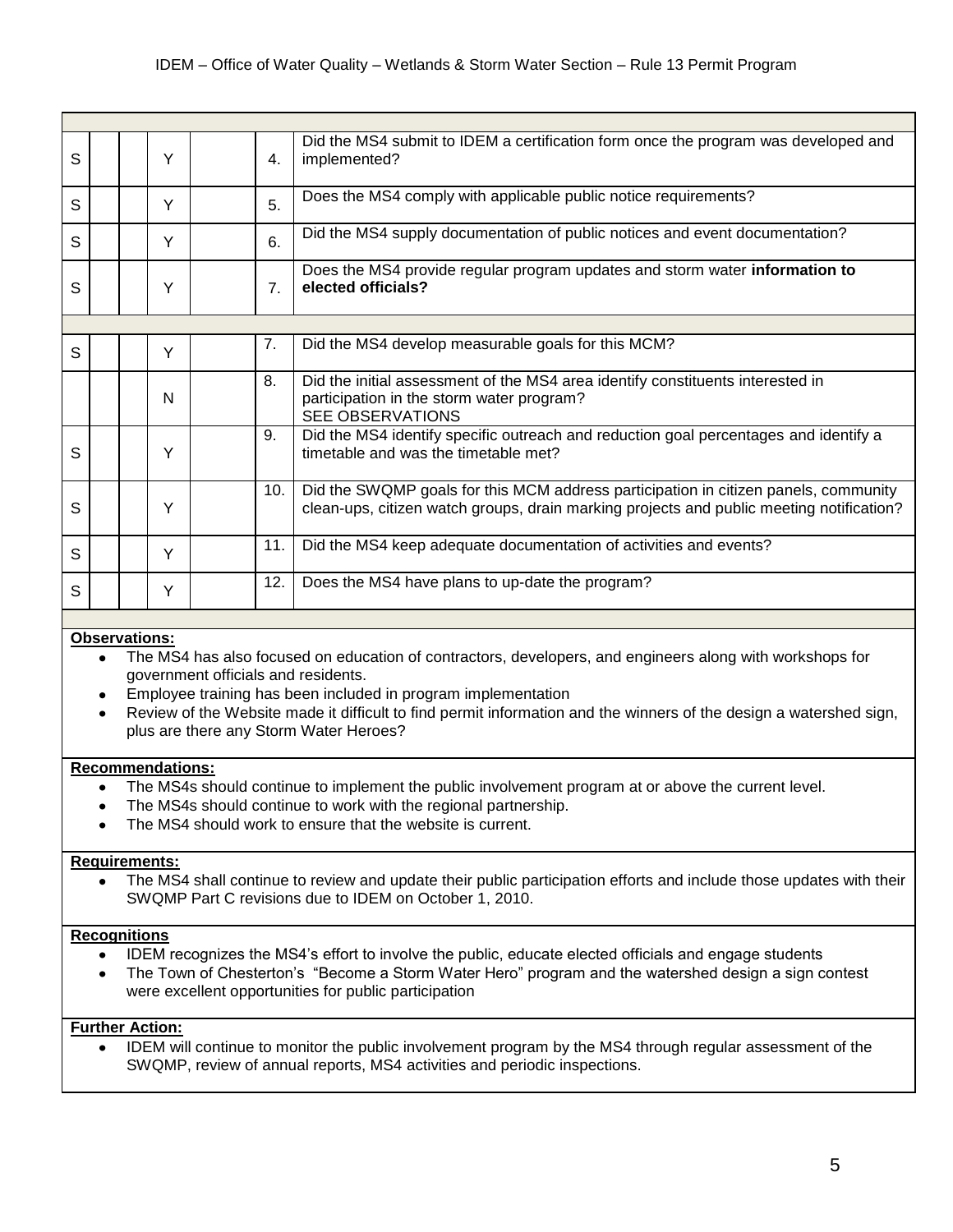|   | <b>PROGRAM AREA</b><br>327 IAC 15-13-14<br>SWQMP ILLICIT DISCHARGE DETECTION AND ELIMINATION |   |     |           |    |                                                                                                                                                                                                               |  |  |  |  |  |  |
|---|----------------------------------------------------------------------------------------------|---|-----|-----------|----|---------------------------------------------------------------------------------------------------------------------------------------------------------------------------------------------------------------|--|--|--|--|--|--|
| S | M                                                                                            | U | Y/N | <b>NE</b> |    | $NE =$<br>$S = S$ atisfactory M = Marginal U = Unsatisfactory NA = Not Applicable<br>Not Evaluated $Y = Yes$ N = No                                                                                           |  |  |  |  |  |  |
|   |                                                                                              |   |     |           |    |                                                                                                                                                                                                               |  |  |  |  |  |  |
| S |                                                                                              |   | Y   |           | 1. | Is there an ordinance or other regulatory mechanism in place that prohibits illicit discharges<br>into MS4 conveyances and establishes appropriate enforcement procedures and actions?<br>327 IAC 15-13-14(c) |  |  |  |  |  |  |
| S |                                                                                              |   | Y   |           | 2. | Did the MS4 submit to IDEM a certification form once the regulatory mechanism was in<br>place?                                                                                                                |  |  |  |  |  |  |
| S |                                                                                              |   | Υ   |           | 3. | Has the MS4 completed a storm sewer system map showing the location of all outfalls and<br>MS4 conveyances in the MS4 area under the MS4s control?                                                            |  |  |  |  |  |  |
| S |                                                                                              |   | Υ   |           | 4. | Has the MS4 provided the names and locations of all waters that receive discharges from<br>those outfalls?                                                                                                    |  |  |  |  |  |  |

# **The complete audit of MCM # 3 for Illicit Discharge Detection and Elimination will be conducted at another time.**

# **Observations:**

- The Town of Chesterton has completed all permit requirements for the illicit discharge detection and elimination  $\bullet$ minimum control measure require during the first permit term.
- All required documentation was provided at the time of the audit.  $\bullet$

### **Requirements:**

The MS4s shall continue to implement the permit and prepare for the audit of the screening process in 2011  $\bullet$ 

|              | <b>PROGRAM AREA</b><br>327 IAC 15-13-15<br>SWQMP CONSTRUCTION SITE STORM WATER RUN-OFF CONTROL              |   |     |           |    |                                                                                                                                   |  |  |  |  |  |
|--------------|-------------------------------------------------------------------------------------------------------------|---|-----|-----------|----|-----------------------------------------------------------------------------------------------------------------------------------|--|--|--|--|--|
| $\mathbf{s}$ | M                                                                                                           | U | Y/N | <b>NE</b> |    | $NE =$<br>$M = Marginal$ U = Unsatisfactory NA = Not Applicable<br>$S =$ Satisfactory<br>Not Evaluated $Y = Yes$ $N = No$         |  |  |  |  |  |
| S            |                                                                                                             |   | v   |           |    | Has a signed certification form been submitted to IDEM indicating that an ordinance or other<br>regulatory mechanism is in place? |  |  |  |  |  |
| $\mathsf{S}$ |                                                                                                             |   | v   |           | 2. | Does the MS4 submit to IDEM the required monthly construction reports?                                                            |  |  |  |  |  |
|              | The audits of the MCM construction site plan reviews and site inspections were completed by the Storm Water |   |     |           |    |                                                                                                                                   |  |  |  |  |  |

**Specialists and reports provided to the MS4**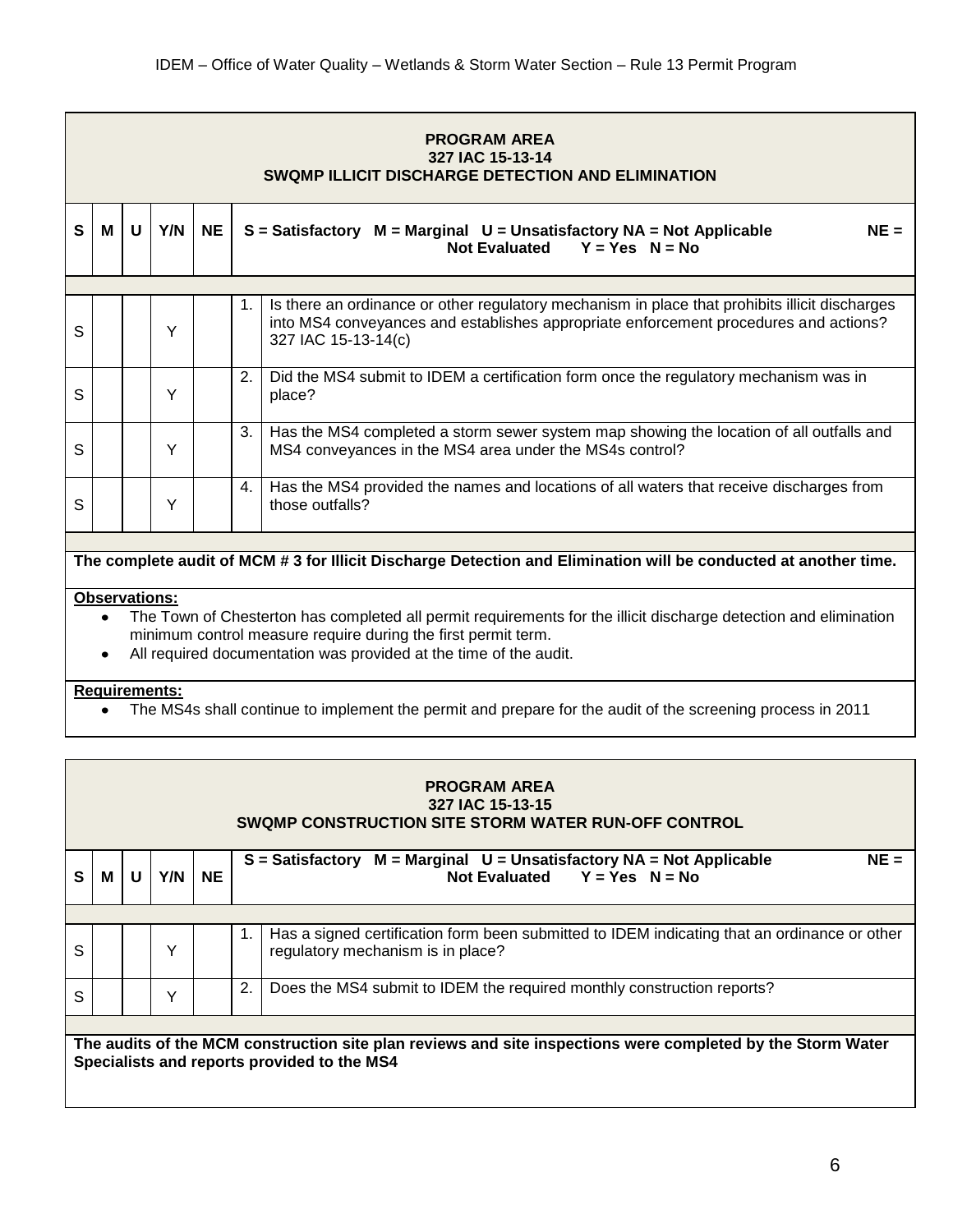|       | <b>PROGRAM AREA</b><br>327 IAC 15-13-16<br>SWOMP POST CONSTRUCTION STORM WATER RUN-OFF CONTROL |   |              |           |                                                                                                                                                                                                                              |  |  |  |  |  |
|-------|------------------------------------------------------------------------------------------------|---|--------------|-----------|------------------------------------------------------------------------------------------------------------------------------------------------------------------------------------------------------------------------------|--|--|--|--|--|
| S     | M                                                                                              | U | Y/N          | <b>NE</b> | $NE =$<br>$S = S$ atisfactory $M = Marginal$ U = Unsatisfactory NA = Not Applicable<br>Not Evaluated $Y = Yes$ $N = No$                                                                                                      |  |  |  |  |  |
|       |                                                                                                |   |              |           |                                                                                                                                                                                                                              |  |  |  |  |  |
| S     |                                                                                                |   | $\checkmark$ |           | Has a signed certification form been submitted to IDEM indicating that an ordinance or other<br>1.<br>regulatory mechanism is in place and a program has been implanted to control post<br>construction storm water run-off? |  |  |  |  |  |
|       |                                                                                                |   |              |           |                                                                                                                                                                                                                              |  |  |  |  |  |
| time. |                                                                                                |   |              |           | The complete audit of MCM #5 for Post Construction Storm Water Run-off Control will be conducted at another                                                                                                                  |  |  |  |  |  |

|   | <b>PROGRAM AREA</b><br>327 IAC 15-13-17<br>SWQMP MUNICIPAL OPERATIONS POLLUTION PREVENTION AND GOOD HOUSEKEEPING |   |     |           |                                                                                                                                                                                                                                                                               |  |  |  |  |  |  |
|---|------------------------------------------------------------------------------------------------------------------|---|-----|-----------|-------------------------------------------------------------------------------------------------------------------------------------------------------------------------------------------------------------------------------------------------------------------------------|--|--|--|--|--|--|
| S | м                                                                                                                | U | Y/N | <b>NE</b> | $NE =$<br>$S =$ Satisfactory $M =$ Marginal $U =$ Unsatisfactory NA = Not Applicable<br>Not Evaluated $Y = Yes$ N = No                                                                                                                                                        |  |  |  |  |  |  |
|   |                                                                                                                  |   |     |           |                                                                                                                                                                                                                                                                               |  |  |  |  |  |  |
|   |                                                                                                                  |   | Y   |           | Did the MS4 develop and implement a program to prevent or reduce pollutant run-off from<br>municipal operations and is the plan included in their SWQMP<br>1 <sub>1</sub><br>(Facility SWPPP)                                                                                 |  |  |  |  |  |  |
|   |                                                                                                                  |   | Υ   |           | Did the MS4 submit to IDEM a certification form once the program was developed and<br>2.<br>implemented?                                                                                                                                                                      |  |  |  |  |  |  |
|   |                                                                                                                  |   | Y   |           | Does the MS4 keep written documentation of maintenance activities, maintenance<br>schedules, and long term inspection procedures for BMPs?<br>3.                                                                                                                              |  |  |  |  |  |  |
|   |                                                                                                                  |   | Y   |           | Did the MS4 develop controls for reducing or eliminating the discharge of pollutants from<br>operational areas, fueling areas, roads, parking lots, maintenance and storage yards, and<br>4.<br>waste transfer stations?                                                      |  |  |  |  |  |  |
|   |                                                                                                                  |   | Υ   |           | Did the MS4 develop written procedures for the proper disposal of waste or materials<br>removed from separate storm sewer systems and operational areas?<br>5 <sub>1</sub>                                                                                                    |  |  |  |  |  |  |
|   |                                                                                                                  |   |     | <b>NA</b> | Did the MS4 provided written documentation that new flood management projects are<br>assessed for their impacts on water quality and existing flood management projects are<br>6.<br>examined for incorporation of additional water quality protection devices and practices? |  |  |  |  |  |  |